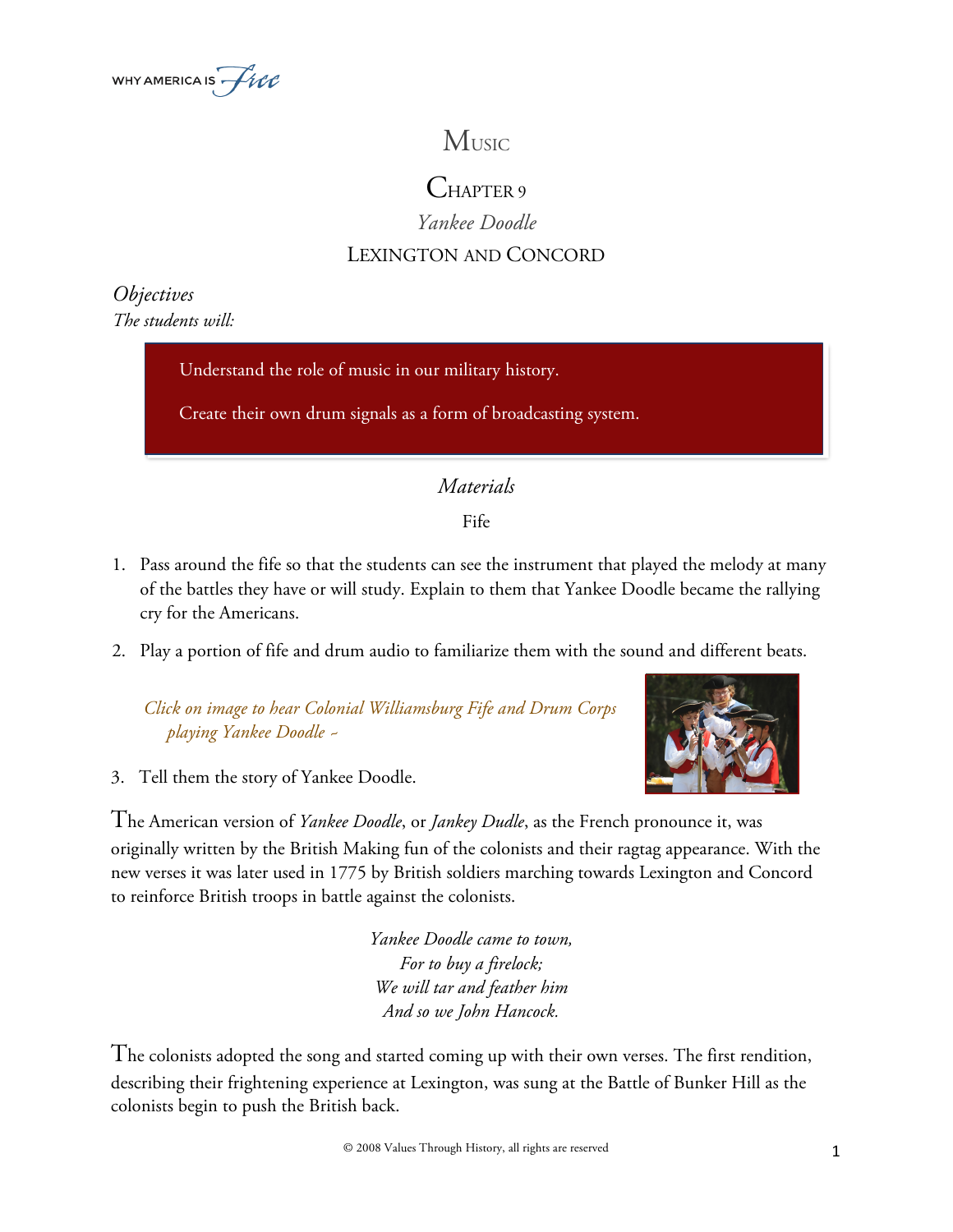

*Father and I went down to camp Along with Captain Gooding, And there we saw the men and boys As thick as hasty pudding And there we saw a thousand men As rich as Squir'e David And what they wasted everyday I wish it could be sav'ed* 

*…I saw another snarl of men A-digging graves, they told me So tarnal long, so tarnal deep They 'tended they should hold me* 

The song, that began as an insult, became the rallying cry for the colonists' fight for liberty. Almost two hundred verses were written throughout the American revolution.

It had been exactly six years and six months since the 19<sup>th</sup> of April, 1775, when four pairs *of fathers and sons, among seventy-seven militia, nervously waited on Lexington Green for British troops marching down another road from Boston. After a professional volley or two, one quarter of the militia lay dead and bleeding on the Green. The rest fled. But amid the falling away of any human endeavor, how many other times had "father and son gone down to camp, along with Captain Gooding"* ¾ *Bunker Hill, New York, Brandywine, Saratoga, Trenton, Princeton, Valley Forge, Monmouth, Kings Mountain, Cowpens, and Guilford Court House.* 

*Contributed by historian Dr. Preston Russell*

Its significance became so powerful that it literally "turned heads" at the formal surrender ceremonies at Yorktown.

**T**he formal surrender ceremony took place October 19, seventeen hundred and eighty-one. The British and the Germans with fine, clean uniforms came forth. They gave a magnificent appearance. They marched forward, the French on the right and the Americans on the left and what a difference between the two. The French were in their finest white uniforms lined in various colors with plumes in their hats. Their officers were adorned with stars and jeweled badges. Facing them were the Continental soldiers, in simple hunting jackets of rough white cloth that were now ragged and worn. Their faces were etched deeply with the years of hardship. But they looked grand compared to the militia standing behind them. These men were the laborers, farmers and woodsmen, whose work clothes were now rags. Many of them were barefoot. The officer of the British ordered his men to